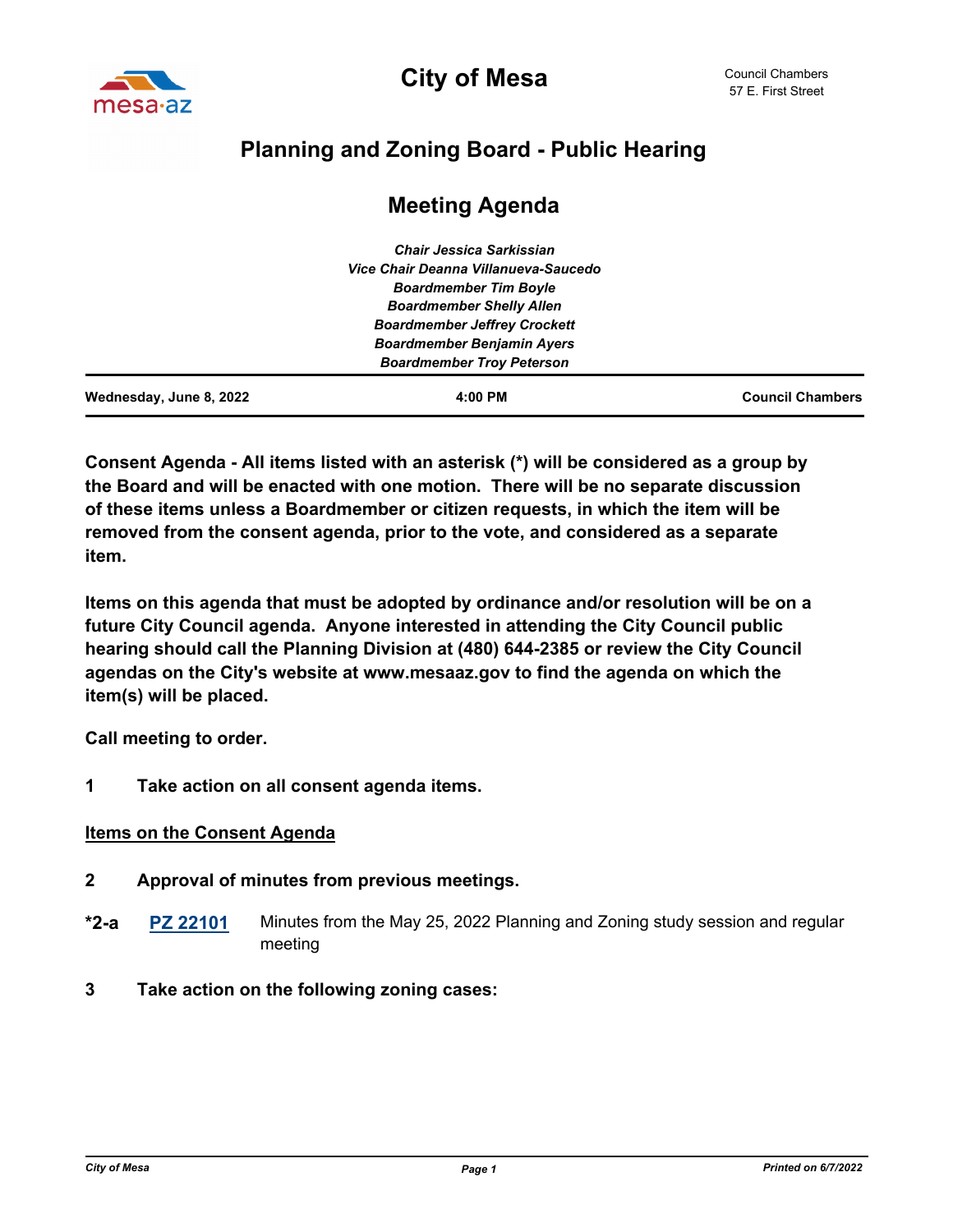**[PZ 22093](http://mesa.legistar.com/gateway.aspx?m=l&id=/matter.aspx?key=18644) ZON22-00055 District 1.** Within the 3300 to 3600 blocks of North Val Vista Drive (east side). Located south of Thomas Road on the east side of Val Vista Drive. (21± acres). Site Plan Review. This request will allow for a multiple residence development. Josh Hannon, EPS Group, applicant; Burden East Limited Partnership, LLP; Raymond T. and Deniece Burden Trust; Burden Family Trust, owner. **\*3-a**

## **Planner: Cassidy Welch Staff Recommendation: Approval with conditions**

**[PZ 22097](http://mesa.legistar.com/gateway.aspx?m=l&id=/matter.aspx?key=18648) ZON22-00257 District 6.** Within the 3900 to 4100 blocks of South Signal Butte Road (west side) and within the 3900 to 4100 blocks of the South Binary alignment (east side). Located south of Elliot Road on the west side of Signal Butte Road. (65.3± acres). Site Plan Review. This request will allow for an industrial development. Dustin Chisum, Deutsch Architecture Group, applicant; DMB Mesa Proving Grounds, LLC., owner. **\*3-b**

#### **Planner: Lesley Davis Staff Recommendation: Approval with conditions**

- **4 Discuss and make a recommendation to the City Council on the following zoning cases:**
- **[PZ 22090](http://mesa.legistar.com/gateway.aspx?m=l&id=/matter.aspx?key=18642) ZON21-00793 District 4.** Within the 450 blocks of West Holmes Avenue (south side). Located west of Country Club Drive and north of the US 60 Superstition Freeway. (0.8± acres). Rezone from Limited Commercial (LC) to Multiple Residence 4 with a Planned Area Development overlay (RM-4-PAD) and Site Plan Review. This request will allow for a multiple residence development. Brian Fracasse, Fracasse Architecture, LLC, applicant; RWI Properties LLC, owner. **\*4-a**

## **Planner: Sean Pesek Staff Recommendation: Approval with conditions**

**[PZ 22091](http://mesa.legistar.com/gateway.aspx?m=l&id=/matter.aspx?key=18643) ZON22-00023 District 6.** Within the 10100 to 10600 blocks of East Williams Field Road (south side) and within the 6100 to 6400 blocks of South 222nd Street (west side). (1.5+ acres) Located east of Crismon Road, south of Williams Field Road, and on the north side of the East 24 Gateway Freeway alignment. Major Modification to the Avalon Crossing Planned Community District Community Plan. This request will allow for a single residence development. CVL Consultants, applicant; Pacific Proving LLC, owner. **\*4-b**

## **Planner: Joshua Grandlienard Staff Recommendation: Continue to the June 22, 2022 Planning and Zoning Board Meeting**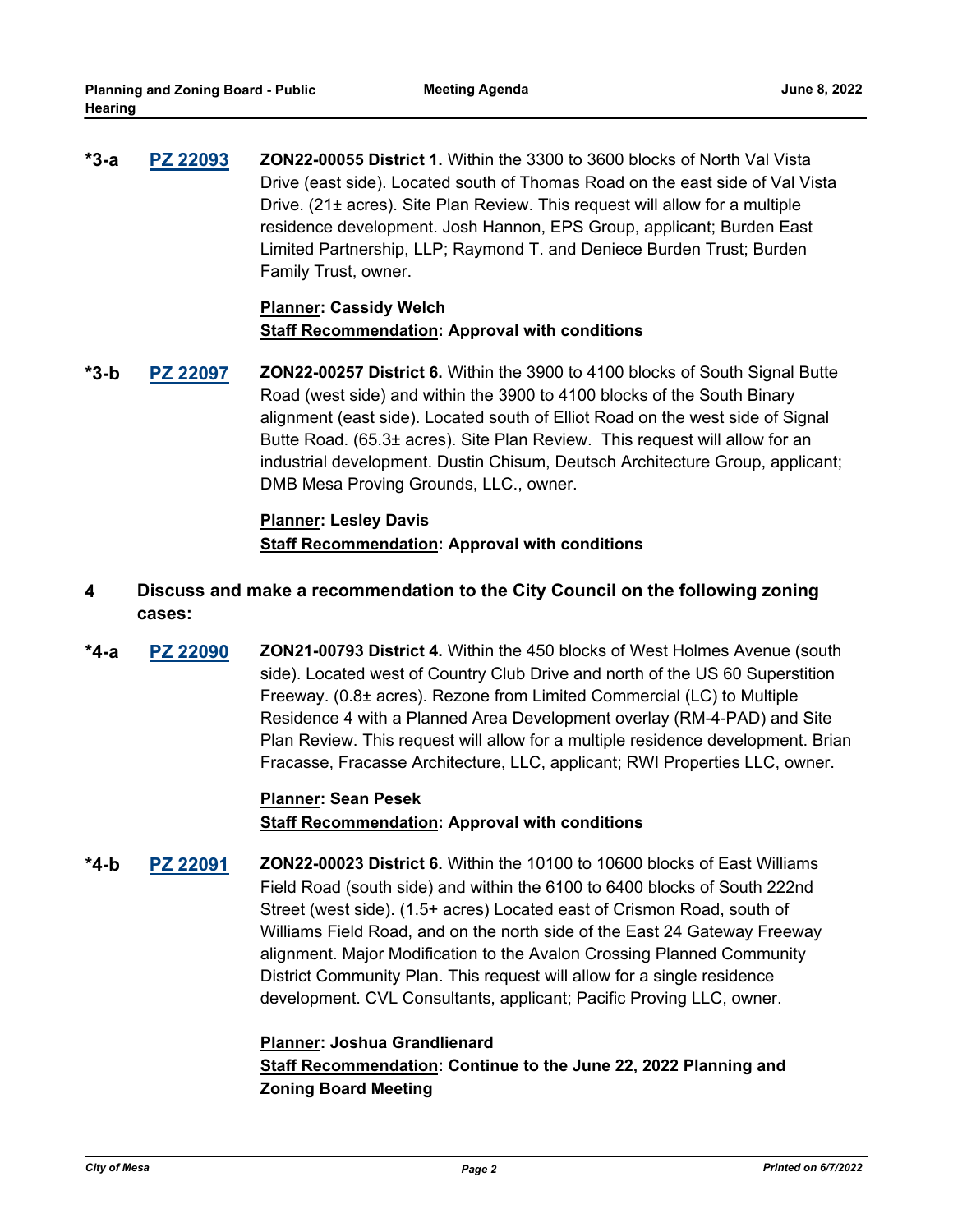**[PZ 22094](http://mesa.legistar.com/gateway.aspx?m=l&id=/matter.aspx?key=18645) ZON22-00049 District 6.** Within the 6800 to 7200 blocks of South Crismon Road (east side) and within the 10000 to 10400 blocks of East Pecos Road (south side). Located south of Pecos Road on the east side of Crismon Road. (38± acres). Site Plan Review; and Special Use Permit. This request will allow for an industrial development. Adam Baugh, Withey Morris, PLC, applicant; The Cubes at Mesa Gateway, LLC, owner. **\*4-c**

#### **Planner: Cassidy Welch Staff Recommendation: Approval with conditions**

**[PZ 22080](http://mesa.legistar.com/gateway.aspx?m=l&id=/matter.aspx?key=18490) ZON22-00157 District 5.** Within the 4400 to 5200 blocks of East McKellips Road (north side); within the 2000 to 2800 blocks of North Greenfield Road (east side); within the 4400 to 5200 blocks of East McDowell Road (south side); and within the 2000 to 2800 blocks of North Higley Road (west side). Located north of McKellips Road and east of Greenfield Road. (575.5± acres). Falcon Field Design Guidelines Update. This request will modify the existing Design Guidelines to guide future development at Falcon Field Airport. City of Mesa, applicant; City of Mesa, owner. **\*4-d**

## **Planner: Joshua Grandlienard Staff Recommendation: Approval with conditions**

**[PZ 22086](http://mesa.legistar.com/gateway.aspx?m=l&id=/matter.aspx?key=18586) ZON22-00162 District 5.** Within the 9900 to 10000 blocks of East Brown Road (south side) and within the 1000 to 1200 blocks of North Crismon Road (west side). Located south of Brown Road and on the west side of Crismon Road.  $(8\pm)$ acres) Rezone from Agricultural (AG) to Single Residence 15 with a Planned Area Development overlay (RS-15-PAD) and Site Plan Review. This request will allow for a single residence development. Jon Gillespie, Pew and Lake, applicant; Brighton Homes, owner. **(Companion case to Preliminary Plat "Geneva Villas," associated with item \*5-a) \*4-e**

## **Planner: Joshua Grandlienard Staff Recommendation: Approval with conditions**

**[PZ 22096](http://mesa.legistar.com/gateway.aspx?m=l&id=/matter.aspx?key=18647) ZON22-00237 District 1.** Within the 0 to 200 blocks of North Val Vista Drive (west side). Located north of Main Street on the west side of Val Vista Drive. (4± acres) Council Use Permit (CUP) and Site Plan Review. This request will allow for the development of a mini-storage facility with RV and boat storage. Nathan Palmer, applicant; Intelliguard Group, LLC, owner. **\*4-f**

## **Planner: Charlotte Bridges Staff Recommendation: Approval with conditions**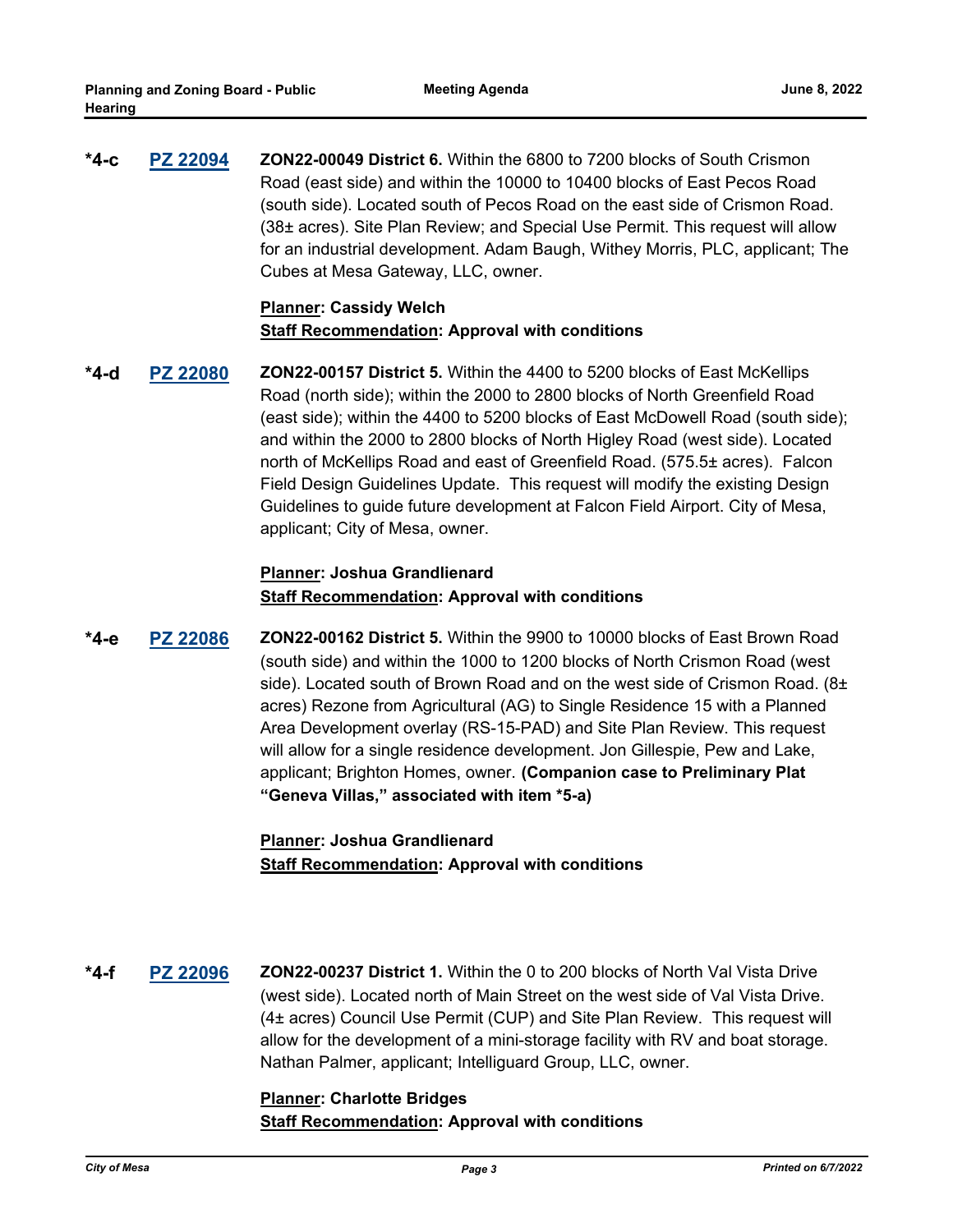**[PZ 22098](http://mesa.legistar.com/gateway.aspx?m=l&id=/matter.aspx?key=18649) ZON22-00268 District 6.** Within the 9200 to 9600 blocks of East Pecos Road (north side) and the 6400 to 6800 blocks of South Ellsworth Road (east side). Located north of Pecos Road and east of Ellsworth Road. (87± acres) Rezone from Agricultural (AG) to Light Industrial with a Planned Area Development overlay (LI-PAD) and Site Plan Review. This request will allow for an industrial development. Gammage and Burnham, PLC, applicant; Pacific Proving LLC, owner. **(Companion case to Preliminary Plat "Merit Legacy Business Park", associated with item \*5-b) \*4-g**

#### **Planner: Joshua Grandlienard Staff Recommendation: Approval with conditions**

**[PZ 22087](http://mesa.legistar.com/gateway.aspx?m=l&id=/matter.aspx?key=18587) ZON22-00293 District 6.** Within the 10100 to 10600 blocks of East Williams Field Road (south side) and within the 6100 to 6400 blocks of South 222nd Street (west side). (1.5+ acres) Located east of Crismon Road, south of Williams Field Road, and on the north side of the East 24 Gateway Freeway alignment. Major Modification to Development Unit Plan 2 of Avalon Crossing Planned Community District. This request will allow for a single residence development. Susan Demmitt, Gammage and Burnham, PLC, applicant; Pacific Proving LLC, owner. **\*4-h**

## **Planner: Joshua Grandlienard Staff Recommendation: Continue to the June 22, 2022 Planning and Zoning Board meeting**

#### **5 Discuss and take action on the following preliminary plats:**

**[PZ 22099](http://mesa.legistar.com/gateway.aspx?m=l&id=/matter.aspx?key=18673) "Geneva Villas"** Within the 9900 to 10000 blocks of East Brown Road (south side) and within the 1000 to 1200 blocks of North Crismon Road (west side). Located south of Brown Road and on the west side of Crismon Road. (8± acres). Preliminary Plat. This request will allow for a single residence development. Jon Gillespie, Pew and Lake, applicant; Brighton Homes, owner. **(Companion case to ZON22-00162, associated with item \*4-e) \*5-a**

## **Planner: Joshua Grandlienard Staff Recommendation: Approval with conditions**